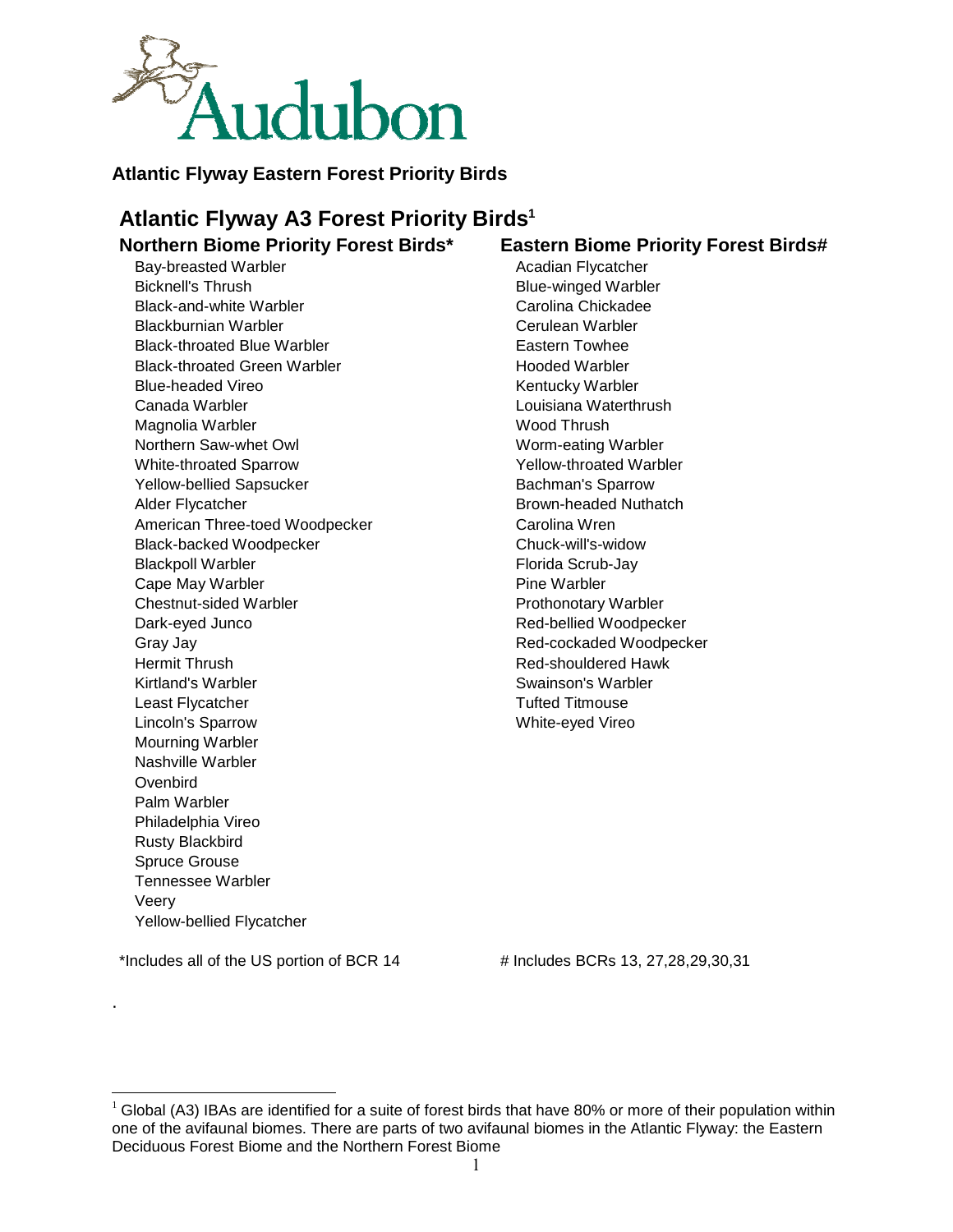# **Atlantic Flyway B3 Forest Priority Birds<sup>2</sup>**

### **BCR13: Lower Great Lakes/St Lawrence Plain BCR28: Appalachian Mountains**

Baltimore Oriole **Acadian Flycatcher** Acadian Flycatcher Black-billed Cuckoo **Blue-winged Warbler** Rose-breasted Grosbeak Broad-winged Hawk

### **BCR14: Atlantic Northern Forest Cerulean Warbler**

Bicknell's Thrush\* Chimney Swift Northern Saw-whet Owl\* Downy Woodpecker American Redstart **Eastern Towhee** Bay-breasted warbler **Hooded Warbler Hooded Warbler** Black-and-white Warbler **Indigo Bunting** Bunting Blackburnian Warbler **Kentucky Warbler** Kentucky Warbler Black-throated Blue Warbler Louisiana Waterthrush Black-throated Green Warbler Scarlet Tanager Blue-headed Vireo Wood Thrush Canada Warbler Worm-eating Warbler Evening Grosbeak Yellow-throated Vireo Magnolia Warbler **Yellow-throated Warbler** Northern Parula Purple Finch **BCR29: Piedmont**  White-throated Sparrow Blue Grosbeak Yellow-bellied Sapsucker Brown Thrasher

### **BCR27: Southeastern Coastal Plain**  Carolina Chickadee

Acadian Flycatcher Carolina Wren Bachman's Sparrow Chimney Swift Brown Thrasher **Eastern Towhee** Eastern Towhee Brown-headed Nuthatch **Eastern Wood-pewee** Carolina Chickadee **Field Sparrow** Carolina Wren **Indigo** Bunting Chimney Swift **Pine Warbler** Pine Warbler Chuck-will's-widow Prairie Warbler Downy Woodpecker New York and Whip-poor-will Eastern kingbird Wood Thrush Eastern Towhee The Yellow-throated Vireo Hooded Warbler Northern Parula **Blue-winged Warbler** Orchard Oriole Pine Warbler **Florida** Scrub-Jay\* **Prairie Warbler Community Community Community Community Community Community Community Community Community Community Community Community Community Community Community Community Community Community Community Community Commu** Prothonotary Warbler Chuck-will's-widow Red-bellied Woodpecker **Eastern Towhee** 

 $\overline{a}$ 

Carolina Chickadee

Brown-headed Nuthatch

# Indigo Bunting **BCR30: New England/Mid-Atlantic Coast**

### Pileated Woodpecker **BCR31: Peninsular Florida**

 $2$  Continental (B3) IBAs are identified at smaller sub-regions of the biomes known as Bird Conservation Regions or BCRs for suites of species with at least 30% of their populations concentrated within a BCR and/or a Partners in Flight Continental Stewardship or Regional Stewardship ranking for a BCR.